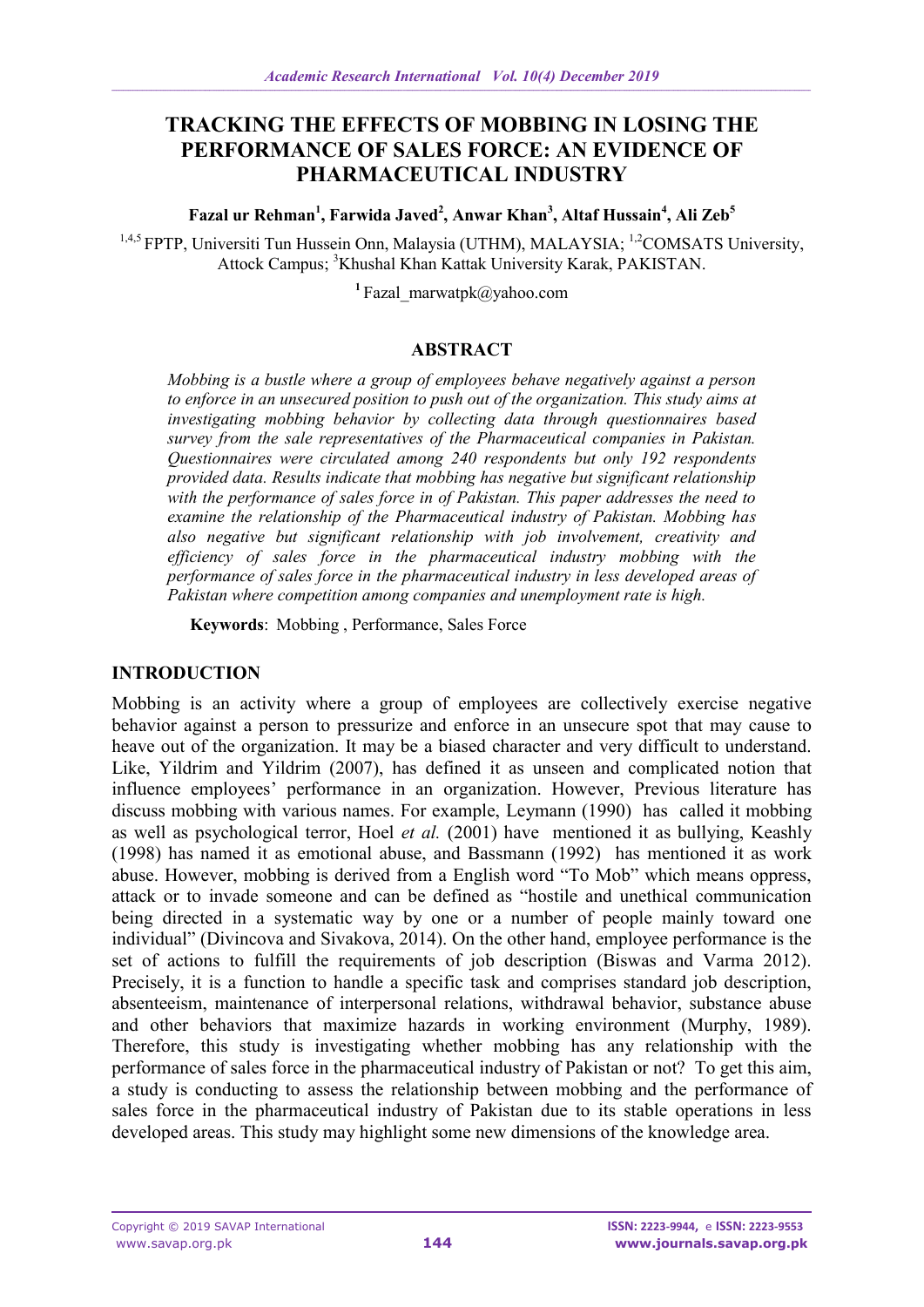### **LITERATURE REVIEW**

### **Mobbing**

Mobbing has been extensively investigated since 1990 in various phenomenons in different countries of the world due to differences in culture context and values. Therefore, this study has interest to assess previous literature to understand mobbing behavior at different levels. For example, Leymanm (1992) has conducted a study to investigate mobbing behavior in educational sector. The study has interviewed 2428 workers and noted that 3.5 percent workers were exposed to mobbing. It has noted that 40 percent workers were mobbed by 2 to 4 employees and 1/3 percent employees were mobbed by one and concluded that 6.5 percent employees were mobbed in educational institutions. Similarly, in a survey of Stanfford University Business School (SUBS), it has noted that 53 percent employees were mobbed while 78 percent have declared that they are witness to other in facing mobbing behavior (Andrea Adams Trust, 2010). Likewise, Aydan *et al.* (2012) have interviewed 280 instructors of educational institutes to investigate mobbing behavior. The study has noted a high level mob behavior in the age group between 23 to 35 years. It has noted that mob behavior is decreasing with an increase in age. Celik and Peker (2010) have noted mob behavior in the sense of rumoring, non-appreciation and criticism in the high school teachers at Turkey. Later on, Celep and Eminoglu (2012) have assessed mobbing among administration and teaching staff. The study has concluded that mobbing has negative impacts on teacher's efficiency. It has confirmed by the study that teachers having age between 23 to 32 years are more confront with mobbing behavior as compared to age group between 33 to 42 years.

Quine (1999) has conducted a quantitative study in the health sector of England and noted that 38 percent respondents were confronting with mobbing. Similarly, Sa and Fleming (2008), have accomplished a study in the health department of Portugal and noted that 13 percent nurses were exposed mobbing in the sense of degradation, unmanageable work load and unlikeable tasks. As a result, 1/3 percent nurses have shown intention to quit the job, half nurses found it difficult to sleep, 43 percent nurses have demoralized and 71 percent have observed bad tempered. However, Hole and Cooper (2000) have ignored specific segment of employees and collected data from 5000 employees of 70 different organizations. It has found that 28 percent women and 22 percent men were exposed to mobbing in the last five years at that time. The study has noted that younger employees face higher level of mob behavior as compared to older employees but the case was opposite in Norway. (Di-Martino, 2002) has shown interest to compare mobbing behavior among different nations and collected data from various international organizations. The study has collected data from International Labour Office, International Council of Nurses and World Health Organization and noted a difference in mobbing percentage in various societies. For example, the percentage of mobbing in Bulgaria was 30.9 percent, in South Africa 20 percent, in Lebanon 22 percent, in Thailand 11 percent and in Brazil it was 15 percent. However, Metthiesen and Einnarsen (2007) have noted 3 to 4 percent mobbing at workplace in Scandavian countries. Further, Mikkelsen and Einarsen (2001) have conducted an empirical study in Denmark and noted a low level mobbing at workplace. The study has concluded that empirical findings do not capture the true picture of the story. The percentage in Turkey was quite different as 32 percent employees were exposed to mobbing (Gok, 2011). Likewise, Niedl (1996) has noted that 7 to 27 percent people were mobbed in Australian organizations.

### **Employees Performance**

Employee performance is a key concept within working environment and organizational psychology. During the last two decade, researchers have shown progress in clarifying the concept of performance (Campbell, 1993). Moreover, advances have been made in specifying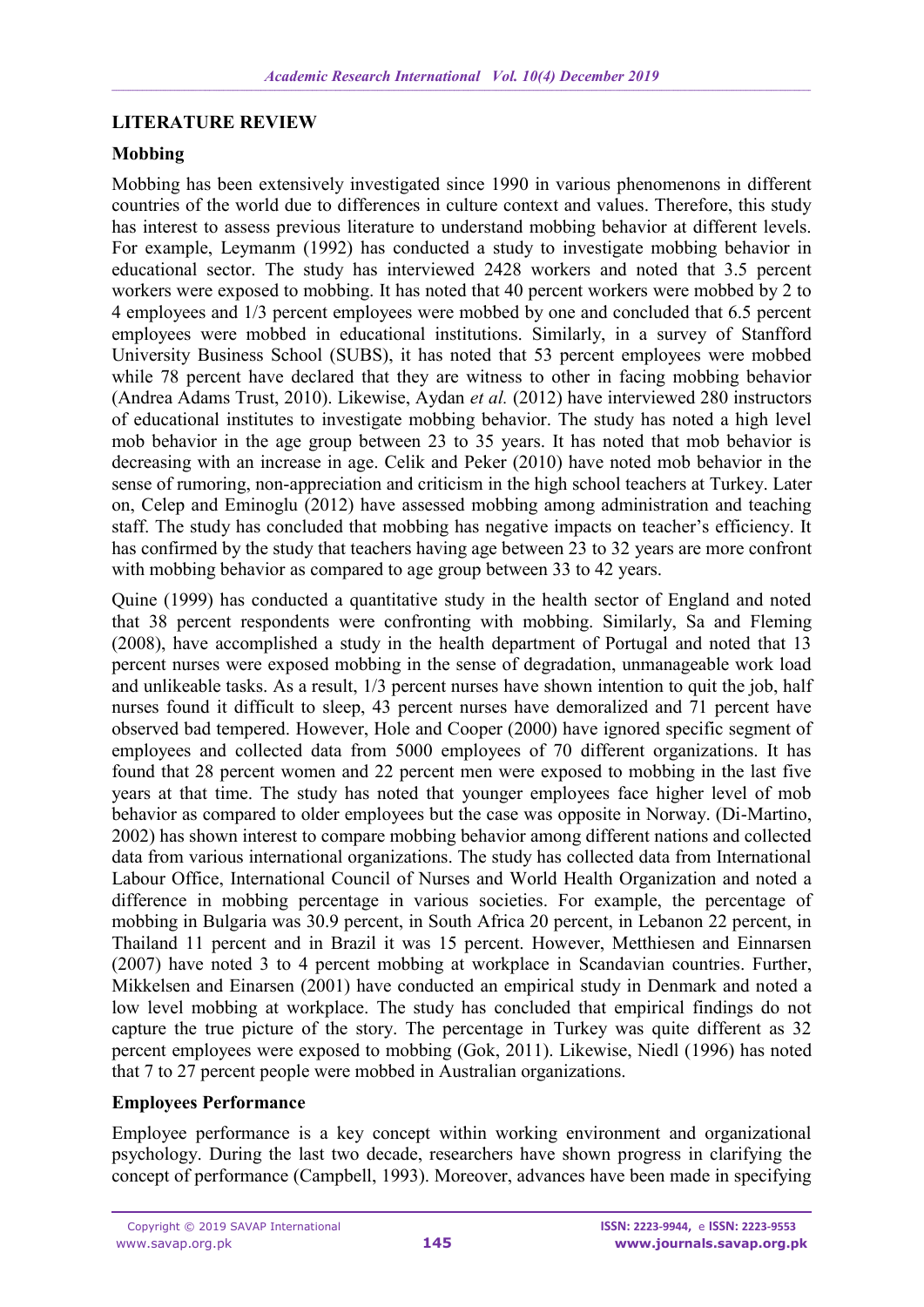major predictors and processes in regard of employee's performance. Due to ongoing changes in working environment, the concept of performance and its requirement are getting change (Ilgen and Pulakos, 2013). However, Murphy and Kroeker (1988) have defined employee performance as a function of one performance on a specific task in regard of job description, but previous literature has mention some frequencies that may cause of decrease in one's performance. For example, maintenance of interpersonal relations, absenteeism, withdrawal behaviors, substance abuse and other behaviors may be cause of increasing hazard at workplace (Murphy, 1989). However, Befort and Hattrup (2003) has noted that job performance relies on job demands, the goals, mission of organizations and the belief of behavioral values in organizations. Carmeli (2003) has emphasized that intellectual employees are able to manage their emotions in term of retaining positive mental state that could leads to get improvement in performance. Therefore, here are some relevant dimensions of employees' performance that may need to be reviewed.

### *Job Involvement*

Job involvement and job commitment are the two important factors that have been a part of previous literature (Kanungo, 1982). However, Paullay (1994) has stated that job involvement is a cognitive and a psychological engagement in job. As the psychological engagement and inner values may be the motives of job involvement (Lodahl and Kejner, 1965). Many times, academic researcher and management practitioners have linked job involvement with performance and assumed as the key of organizational output (Lawler, 1986). For example, some studies have noted a significant relationship between performance of employees and accomplishment of organizational goals (Brown, 1996; Diefendorff *et al*., 2002). However all those employees who have higher involvement in their jobs can put greater efforts in their work and job performance (Brown and Leigh, 1996).

## *Creativity*

The creativity of employees has a value and importance for the achievement and development of an organization, its innovation and market growth (Amabile, 1996). It is the fundamental motive towards achievement in work environment (Amabile, 1996; Shalley and Oldham, 1997). However, organizations often use different techniques to influence the creativity of employees, for example, rewards system is often used in lot of organization to get the aim of creativity (Fairbank and Williams, 2001).

## *Efficiency*

Getting efficiency in performance and operations is a desirable objective of each organization and its lake may create problems for management (Chang, 2013). As the lake of efficiency in performance may increase the labor cost and can affect the profit range of organization. To create efficiency in performance, organizations may often using reward system to get inspire towards job. Likewise, investing in the wellbeing's of employees and corporate training may be cause of efficiency in performance. Some time, optimists behave and appreciate words may put a good impression and get increase the moral level of employees.

### **RELATIONSHIP BETWEEN MOBBING AND PERFORMANCE**

A negative link has been observed between mobbing and performance of employees (Divincova and Sivakova, 2014). Like, Bilgel *et al*. (2006) has concluded that mobbing has negative influence on the employee's performance as well as their physical health. This is further supported by a study that mobbing has a negative effect on employees' performance and health, where health problems may consist of headache, stomach disorder, abdominal pain and mental disorders which lead up to 20 percent cases in suicide (Kozsr, 2006). This pressurized behavior is carried out by a clinical psychologist and concluded that 52 percent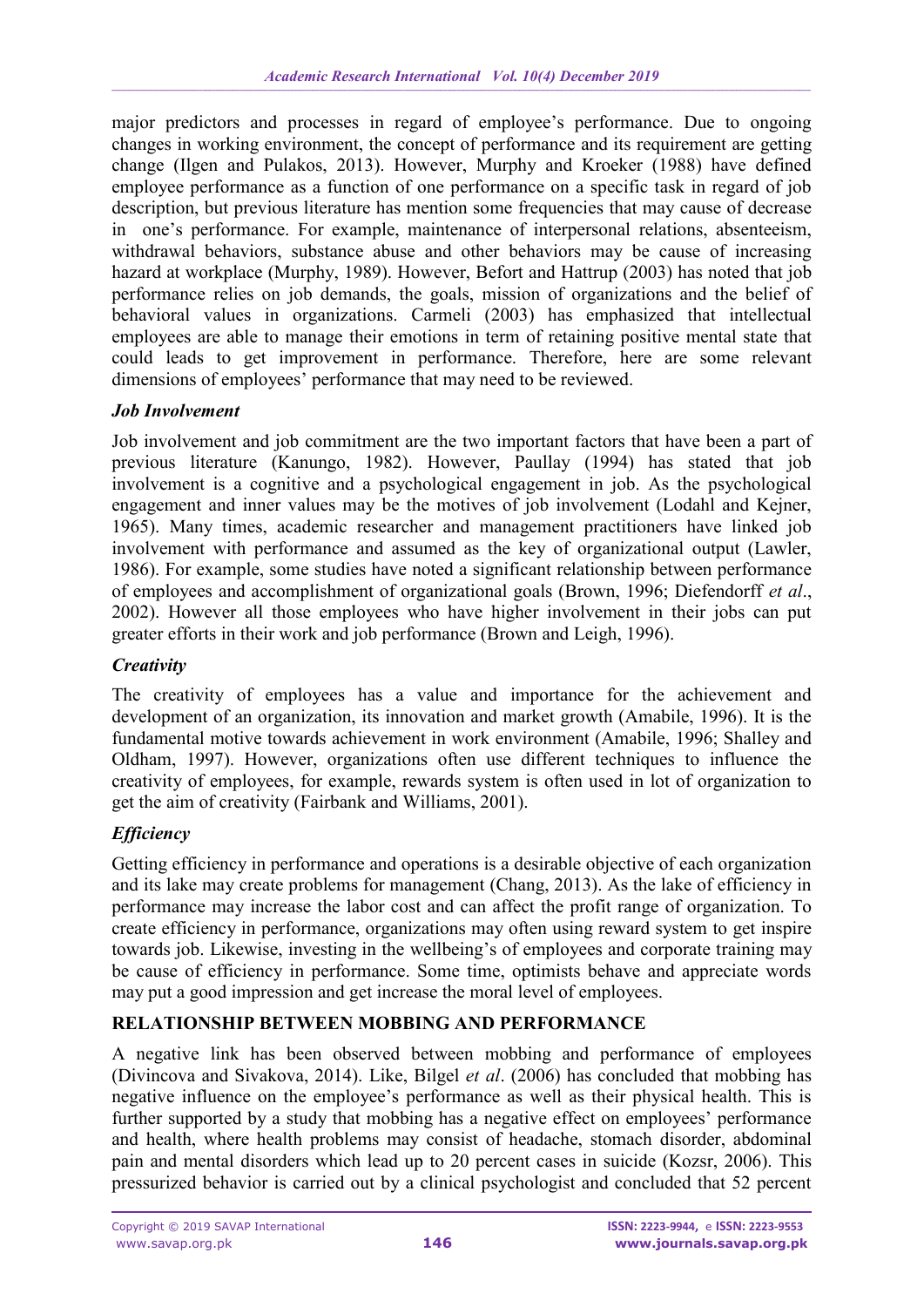women and 62 percent men are victims of mobbing, which ultimately loose the job involvement as 82 percent employees have left their jobs due to mobbing (Divincova and Sivakova, 2014). The study has noted that mobbing is also a cause of deficiency as 37 percent employees have reduced job commitment, 28 percent have left jobs, 22 percent have decrease their performance at work place and 12 percent left work due to mobbing. Another British study has observed 80 percent diminution in performance at the work place (Rayner *et al*., 2002). Vveinhardt (2010) has assumed that mobbing is the cause of reduction in the productivity of workers and their temper. Due to the reason, companies are trying to handle this problem to avoid reduction in employee's productivity (Divincova and Sivakova, 2014). Therefore, this study has interest to assess the relationship between mobbing behavior and the performance of sales force in the pharmaceutical industry of Pakistan, where the pressure for sale is high due to intensive competition and lake of opportunities in job market. For the purpose, the study has formulated a theoretical framework of mobbing and performance of sales force which is given in Figure 1. It describes that mobbing is independent variable, performance of sales force is dependent variable of the study. The following conceptual model is developed to assess the relationship of variables.



**Figure 1: Research Model**

## **HYPOTHESIS OF THE STUDY**

- H1: There is a negative relationship between mobbing and the performance of sales force in the pharmaceutical industry of Pakistan.
- H2: There is a negative relationship between mobbing and job involvement of sales force in the pharmaceutical industry of Pakistan.
- H3: There is a negative relationship between mobbing and the creativity of sales force in the pharmaceutical industry of Pakistan.
- H4: There is a negative relationship between mobbing and the efficiency of sales force in the pharmaceutical industry of Pakistan.

## **METHODOLOGY**

The study collected data through questionnaires based survey from total 192 sale representatives in the pharmaceutical industry of Pakistan. Data was collected in different regions of Khyber Pakhtunkhwa, Pakistan. Most of the respondents were under the age of 35 years. The survey instrument was comprised of demographic factors and questions about the variables of study. It was assured to the respondents that the information collected from them will be only for research purpose and will be keep it confidential. The study instrument was adopted from (Vveinhardt & Andriukaitiene, 2015; Yun et al., 2007; McCook, 1999; Rehman et al., 2015). A pilot study was conducted to check the reliability of adopted questionnaires. For the purpose, data were collected from 40 sales representatives. The following table indicates the result of pilot study.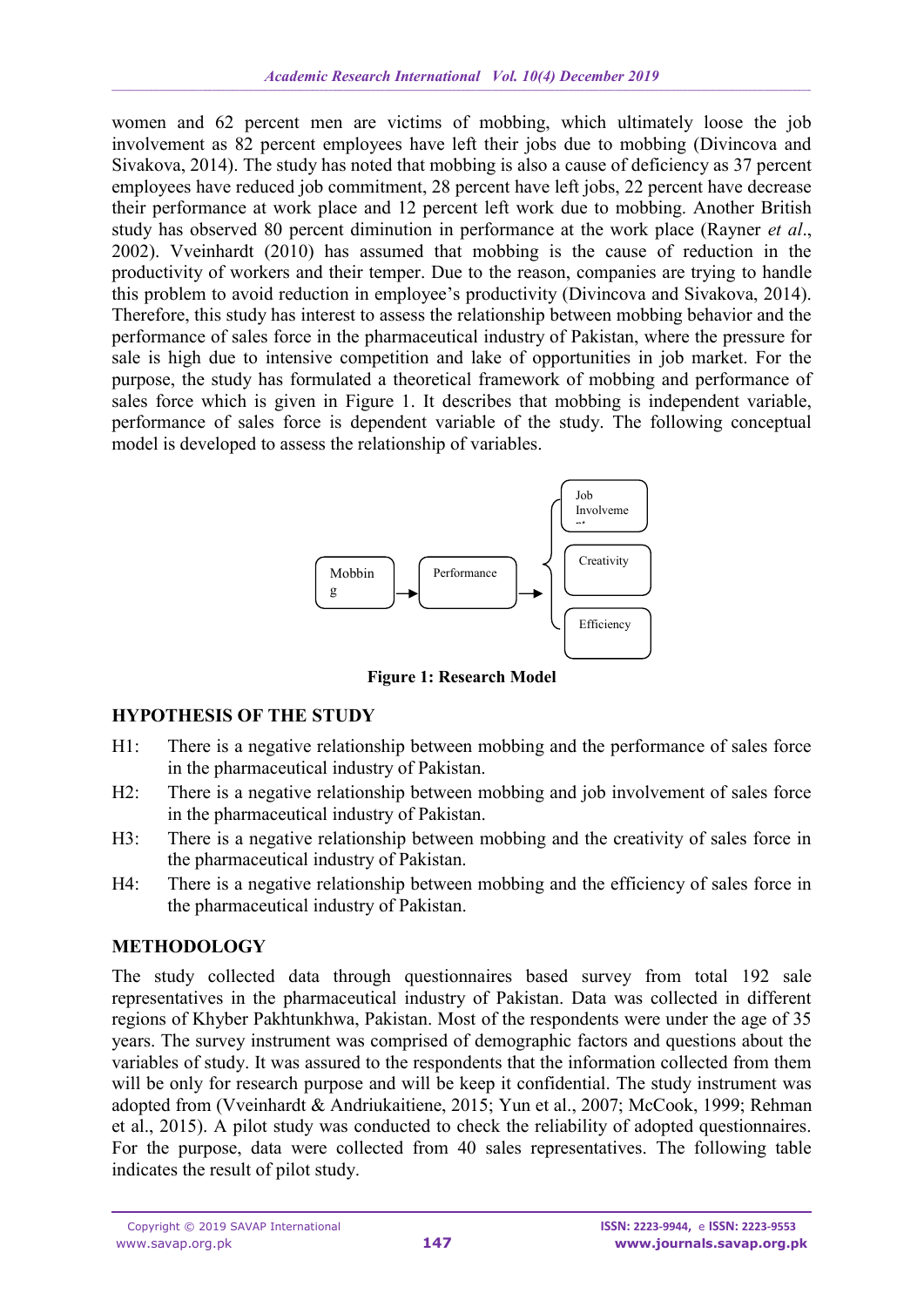|                             | <b>Variables</b> | Number of<br><b>Items</b> | Cronbach's<br>Alpha |
|-----------------------------|------------------|---------------------------|---------------------|
|                             | Mobbing          |                           | .83                 |
| $\mathcal{D}_{\mathcal{L}}$ | Job Involvement  | 5                         | .78                 |
| $\mathcal{F}$               | Creativity       | 5                         | .81                 |
|                             | Efficiency       |                           | -75                 |

**Table 1. Values of Cronbach Alpha of Pilot Study**

After data collection, the study applies descriptive statistics and stepwise regressions to find results. Regression analysis is an efficient procedure to determine association between dependent and independent variables of a study (Malhorta and David, 2003).

### **RESULTS**

The study uses descriptive statistic to understand the demographic information's of the respondents in term of gender, age and qualifications. The information's are presented in the following table:

| Demographic<br><b>Variables</b> | <b>Variables</b> | <b>Frequency</b> | Percentage |
|---------------------------------|------------------|------------------|------------|
|                                 | Male             | 112              | 58.3 %     |
| Gender                          | Female           | 80               | 41.6 %     |
|                                 | $21 - 28$        | 62               | 32.2%      |
|                                 | $29 - 36$        | 54               | 28.1%      |
| Age                             | $37 - 44$        | 38               | 19.7%      |
|                                 | $45 - 52$        | 20               | $10.4\%$   |
|                                 | $53 - 60$        | 18               | $9.3\%$    |
|                                 | Bachelor         | 74               | 38.5%      |
| Qualification                   | Master           | 85               | 44.2%      |
|                                 | Other            | 33               | $17.1\%$   |

**Table 2. Frequency and Percentage Dispersion of Demographic Factors**

The response rate of the respondents was 80 percent, where 73.7 percent includes male and 26.3 percent female. In term of age, 32.2 percent belongs to 21-28 years of age group, 28.1 percent belongs to 29-36, 19.7 percent belongs to 37-44, 10.4 percent belongs to 45-52 and 9.3 percent belongs to 53-60 years of age group. In term of education, 38.5 percent have bachelor degrees, 44.2 percent have master degrees, while 17.1 percent have other levels of education. After descriptive statistics, the study uses correlation to determine association among variables. Table 2 presents the results of correlation.

**Table 3. Means, Standard Deviation and Inter Correlation of Variables**

|                                                                  | Mean  | St.D  | MВ       | EP      | J <sub>I</sub> | CT     | EF |
|------------------------------------------------------------------|-------|-------|----------|---------|----------------|--------|----|
| MB                                                               | 1.345 | .3903 |          |         |                |        |    |
| EP                                                               | 1.42  | .4386 | .041     |         |                |        |    |
| Л                                                                | 2.101 | .4998 | .023     | .051    |                |        |    |
| <b>CT</b>                                                        | 1.726 | .3425 | $.062*$  | .024    | .035           |        |    |
| EF                                                               | 1.623 | .4562 | $.469**$ | $.039*$ | $.425**$       | $263*$ |    |
| *. Correlation is significant at the 0.05 level (2-tailed),      |       |       |          |         |                |        |    |
| **. Correlation is significant at the 0.01 level (2-ailed).      |       |       |          |         |                |        |    |
| *MB – Mobbing, *EP- Employee performance, *JI – Job Involvement, |       |       |          |         |                |        |    |
| * $CT - Creative$ , * $EF - Efficiency$                          |       |       |          |         |                |        |    |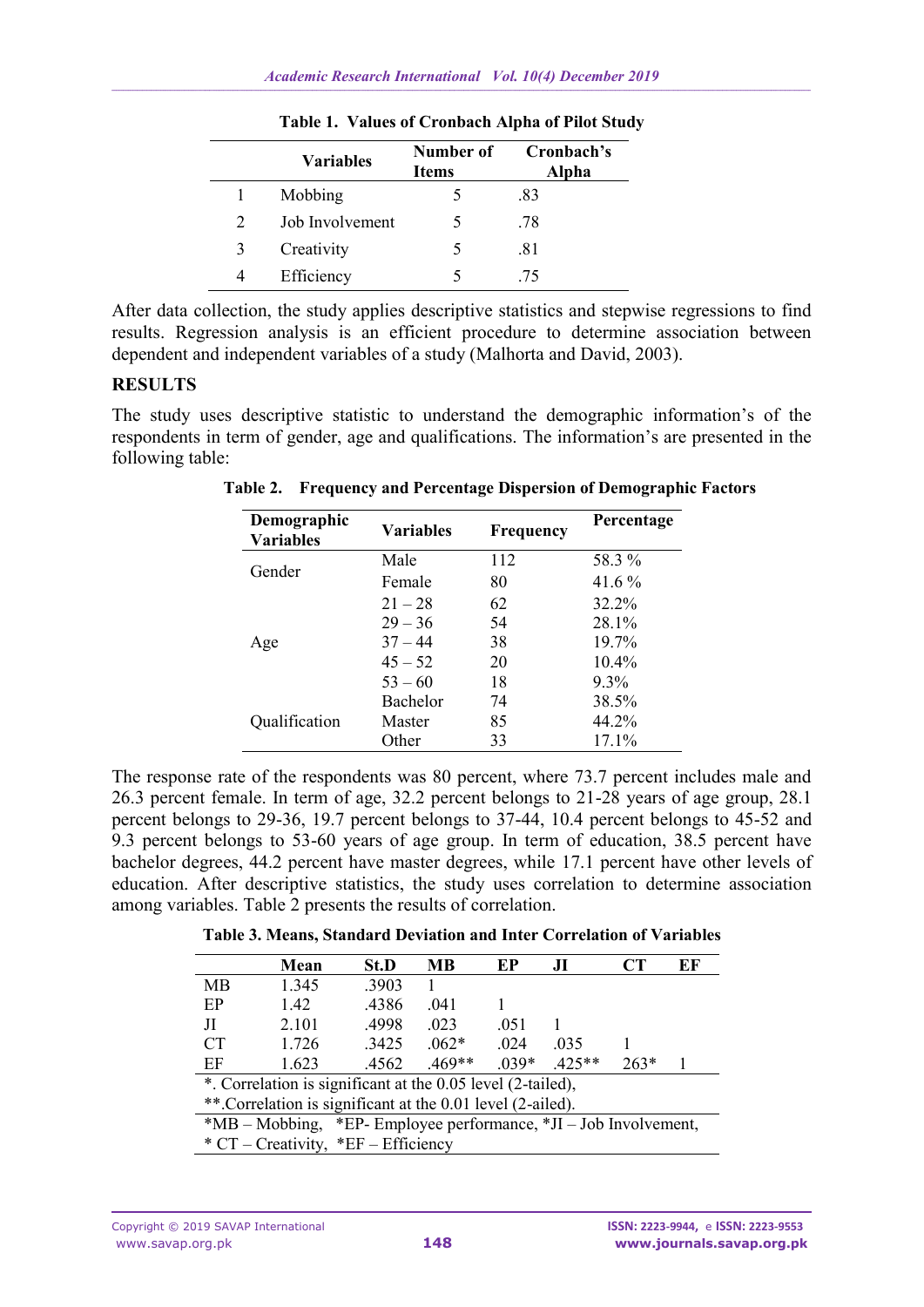In the above table, correlation analysis indicates that mobbing is positively correlated with the performance of sales force, job involvement, creativity and efficiency. Performance of sales force is positively correlated with job involvement, creativity and the efficiency of sales force in the pharmaceutical industry of Pakistan. Job involvement is also positively correlated with creativity and efficiency. Similarly, creativity is correlated to efficiency in the pharmaceutical industry of Pakistan.

### **Statistical Results**

This is the integral part of study to determine the influence of mobbing on the performance of sales force in the pharmaceutical industry of Pakistan. The study applies regression to assess this influence and statistical results of the model. The following table shows the analysis:

|                              | <b>Beta</b><br>Value | <b>Standard</b><br>Error | <b>P</b> Value |  |
|------------------------------|----------------------|--------------------------|----------------|--|
| Mobbing                      | $-351$               | 031                      | 004            |  |
| ** $P < 0.01$ , * $P < 0.05$ |                      |                          |                |  |

**Table 4. Regression Analysis between Mobbing and Performance**

The above table provides the information of regression analysis. The results indicate that there is a negative but significant ( $p = .004$ ) relationship between the two variables. The results of the study are also supported by (Divincova, Sivakova, 2014). It can be inferred from the results that mobbing may be a cause of stress and mental war which influence the performance of sales force in the pharmaceutical industry of Pakistan.

**Table 5. Regression Analysis between Mobbing and Job Involvement**

|                              | <b>Beta Value</b> | <b>Standard Error</b> | P Value |
|------------------------------|-------------------|-----------------------|---------|
| <b>Mobbing</b>               | $-.263$           | 041                   | -001    |
| ** $P < 0.01$ , * $P < 0.05$ |                   |                       |         |

The above table provides the information of regression analysis between mobbing and job involvement. The results indicate that there is a negative but significant  $(p = .001)$ relationship between mobbing and the job involvement of sales force in the pharmaceutical industry of Pakistan. It can be said that mobbing at workplace may cause of inflexible environment that can affects the job involvement of sales force in the pharmaceutical industry of Pakistan.

|  | Table 6. Regression Analysis between Mobbing and Creativity |  |  |  |  |  |
|--|-------------------------------------------------------------|--|--|--|--|--|
|--|-------------------------------------------------------------|--|--|--|--|--|

|                              | Beta<br>Value | <b>Standard</b><br>Error | <b>P</b> Value |
|------------------------------|---------------|--------------------------|----------------|
| Mobbing                      | $-342$        | 037                      | .003           |
| ** $P < 0.01$ , * $P < 0.05$ |               |                          |                |

The above table provides the information of regression analysis. The results indicate that there is a negative but significant ( $p = .003$ ) association between mobbing and the creativity of sales force in the pharmaceutical industry of Pakistan. It can be inferred from the results that mobbing at workplace may hurt badly and lack of fairness may cause of decrease in creativity of sales force in the pharmaceutical industry of Pakistan.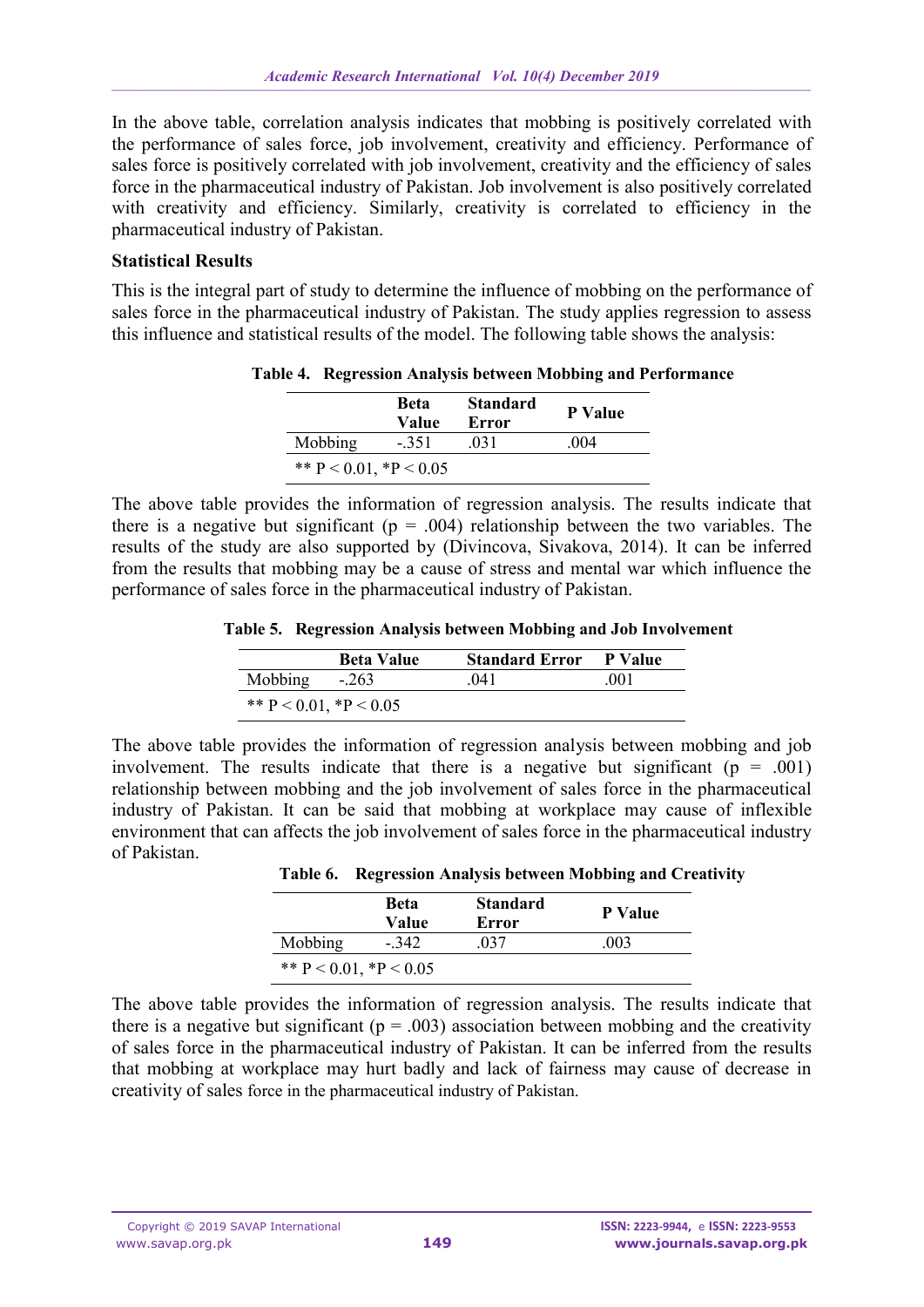|                              | <b>Beta Value</b> | <b>Standard</b><br>Error | <b>P</b> Value |
|------------------------------|-------------------|--------------------------|----------------|
| Mobbing                      | $-426$            | 024                      | 002            |
| ** $P < 0.01$ , * $P < 0.05$ |                   |                          |                |

**Table 7. Regression Analysis between Mobbing and Efficiency**

The above table provides the information of regression analysis between two variables. The results indicate that there is a negative but significant ( $p = .002$ ) relationship between two variables. It can be inferred from the results that mobbing may create pressurized work environment that might cause of decline in efficiency.

### **DISCUSSION**

This study has investigated the influence of mobbing on the performance of sales force in pharmaceutical industry of Pakistan. The study has applied quantitative approach to collect data from the sales representative of pharmaceutical companies through questionnaires based survey. The study has applied correlation and stepwise regression to analyze the data. Results indicate that mobbing has negative but significant relationship with the performance of sales force in pharmaceutical industry of Pakistan. This study is parallel to several studies which are the part of this chapter. The results of this study has important implication for marketing research and added to existing knowledge that mobbing should be minimized to improve the performance of sales force.

The study is parallel to (Divincova and Sivakova, 2014), which has assessed the impacts of mobbing on the employees performance in Slovak Companies. The study has used questionnaires based survey to collect data and noted that mobbing has significant relationship with the employees' performance. This study is in line in the sense of mobbing and its effects on employees' performance. This study is also in line to (Rehman *et al*., 2015), which has investigated the effects of mobbing on organizational commitment in educational sector of Pakistan. The study has applied questionnaires based survey to collect data from the employees of universities. Results have indicated that mobbing has negative but significant effects on organizational commitment in educational sector of Pakistan. Likewise, (Yuksel and Tuncsiper, 2011) have conducted a study to assess relationship between mobbing and organizational commitment. The study applied questionnaires based survey to collect data from hospital employees in Turkey. The study has applied categorical regression analysis to determine results. The study has noted that mobbing has positive and statistically significant relationship with organizational commitment. This study is in line in the sense of mobbing at workplace. Similarly, (Pelit and Kilic, 2012) have conducted a study to investigate the relationship between mobbing and organizational commitment along with the application of city and resort hotels. The study has collected data through questionnaires based survey from hotels employees in Turkey. The study has noted that there is a negative but statistically significant relationship between mobbing perceptions and organizational commitment. However, the managerial prospective of the study is to assess whether mobbing can influence the performance of sales force in the pharmaceutical industry of Pakistan. However, the results have confirmed that mobbing can influence the performance of sales force in pharmaceutical industry of Pakistan.

## **CONCLUSION**

The study has investigated the relationship of mobbing with the performance of sales force in the pharmaceutical industry of Pakistan. The study has collected data through questionnaires based survey from the sales representatives of pharmaceutical companies. The study has applied descriptive statistics, correlation and stepwise regression to analyze data. In the light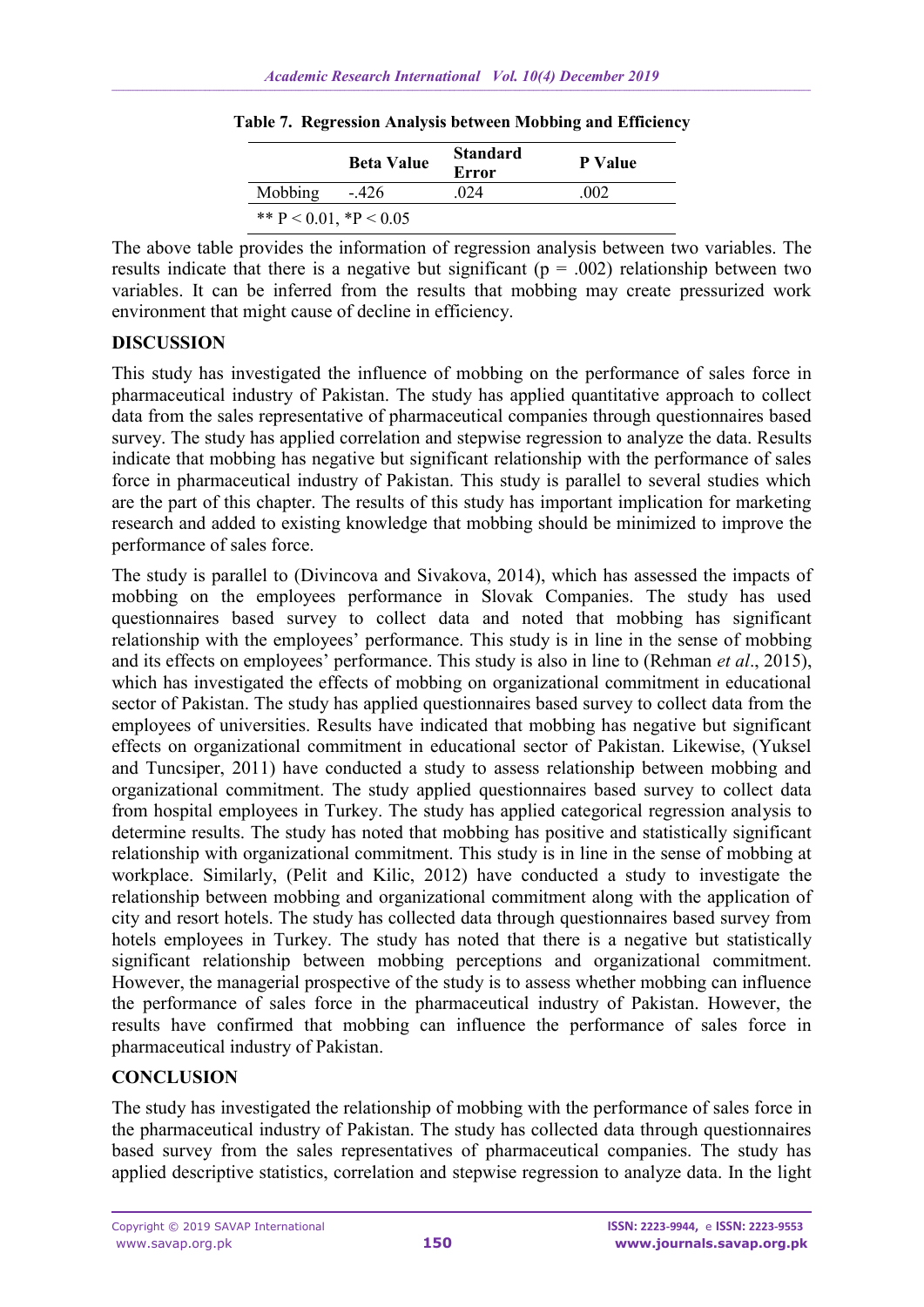of findings, mobbing has negative but statistically significant relationship with the performance of sales force as well as job involvement, creativity and efficiency in pharmaceutical industry of Pakistan. Therefore, the results of the stepwise regression accept the hypothesis of the study. However, while interpreting the results, it should be kept in mind that data used in this study was collected from a single state of Pakistan. Therefore, readers need to be cautious in generalizing the results. To further enrich the analysis, the study therefore recommends that future research should assess the moderating effects of gender and education. Further, the study was limited to pharmaceutical industry only and future research can include other sectors like telecom, education and other services as well as manufacturing sectors.

### **REFERENCES**

- [1]. Aydan, A., Mustafa, O., and Tuna, S. (2012). Behaviors perceived as mobbing by the instructors assigned in special education institutions. *Journal of Social and Behavioral Sciences, 46*: 4858 – 4863.
- [2]. Amabile, T. M. (1996). *Creativity in context.* Boulder, CO: Westview Press.
- [3]. Bassman, E. S. (1992). Abuse in the Workplace: Management Remedies and Bottom Line Impact. Quorum Books, Westport LT.
- [4]. Befort, N., and Hattrup, K. (2003). Valuing task and contextual performance: Experience, job roles and ratings of the importance of job behaviors. *Applied HRM Research, 8*(1-2): 17-32.
- [5]. Bilgel, N., Aytac, S., and Bayram, N. (2006). Bullying in Turkish white-collar workers. *Occupational Medicine, 56*(4): 226–231.
- [6]. Biswas, S., and Varma, A. (2012). Antecedents of employee performance: An empirical investigation in India. *Employee Relations, 34*(2): 177-192.
- [7]. Brown, S.P. (1996). A meta-analysis and review of organizational research on job involvement. *Psychological Bulletin, 120*: 235-255.
- [8]. Brown, S. P., and Leigh, T. W. (1996). A new look at psychological climate and its relationship to job involvement, effort, and performance. *Journal of Applied Psychology, 81*: 358-368.
- [9]. Campbell, J. P., McCloy, R. A., Oppler, S. H., and Sager, C. E. (1993). *A theory of performance.* In N. Schmitt, W. C. Borman, and associates (Eds.). Personnel selection in organizations**:** 35–69. San Francisco: Jossey-Bass.
- [10]. Carmeli, A. (2003). The relationship between emotional intelligence and work attitudes, behavior and outcomes, *Journal of managerial psychology, 18*: 788-813.
- [11]. Celep, c., and Eminoglu, E. (2012). Primary school teacher's experience with mobbing and teacher's self-efficacy perceptions, *Journal of Social and Behavioral Sciences, 46*: 4761 – 4774.
- [12]. Celik, S., and Peker, S. (2010). Mobbing perceptions of high school teacher. *Journal of Social and Behavioral Sciences, 9*: 1617–1623.
- [13]. Chang, C.H., Rosen, C. C., and Levy, P. E. (2013). The relationship between perceptions of organizational politics, Organizational Culture and employee attitudes, strain, and behavior: A meta-analytic examination. *Academy of Management Journal, 52*: 779-801.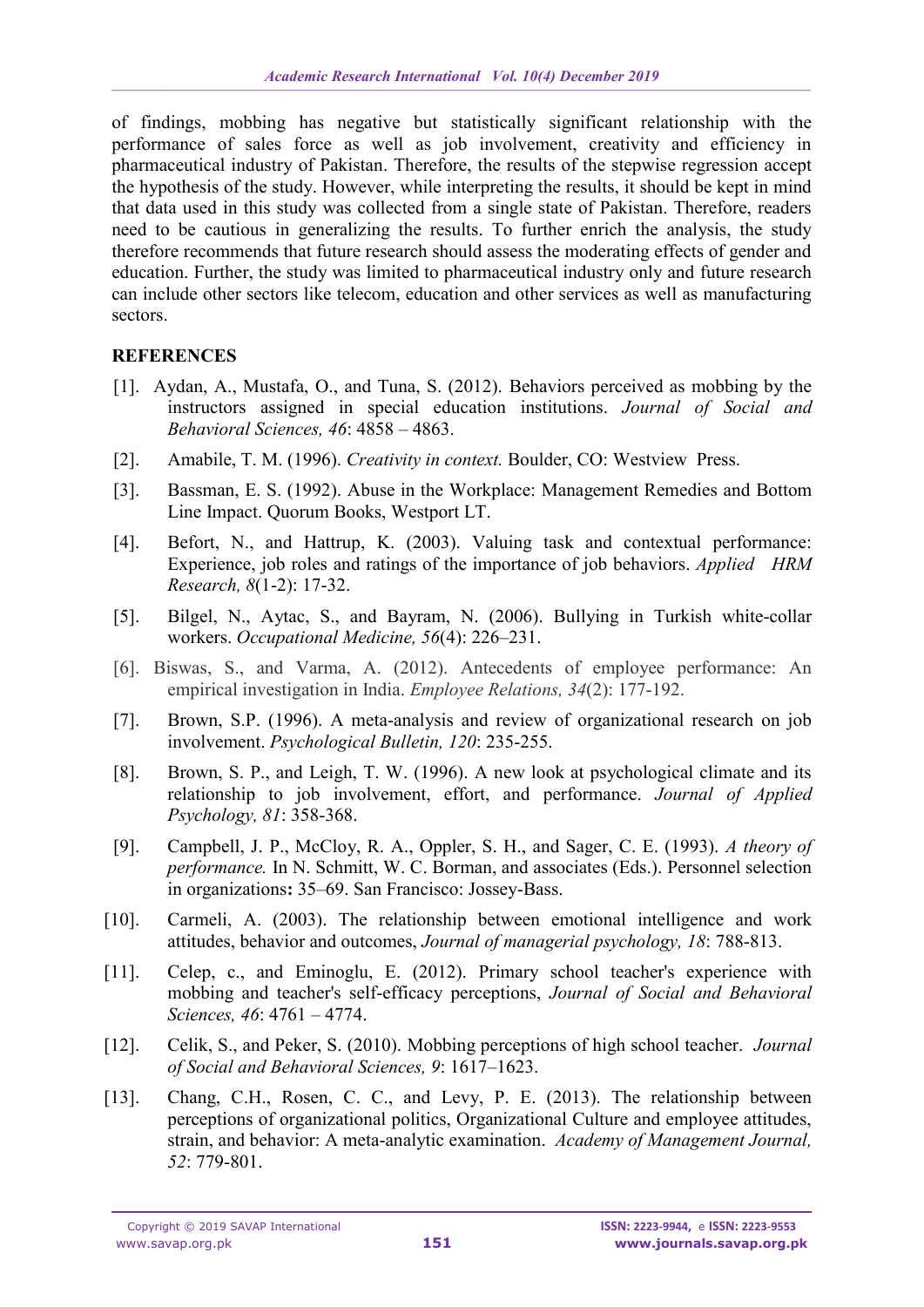- [14]. Diefendorff, J., Brown, D., Kamin, A., and Lord, B. (2002). Examining the roles of job involvement and work centrality in predicting organizational citizenship behaviours and job performance. *Journal of Organizational Behaviour, 23*: 93-108.
- [15]. Di Martino, V. (2002). Workplace violence in the health sector country case studies. ILO/ICN/WHO/PSI Joint Program on workplace violence in health sector, Geneva.
- [16]. Divincova, A., and Sivakova, B. (2014). Mobbing at workplace and its impact on employee performance. *Human Resources Management & Ergonomics, 8*: 20-34.
- [17]. Fairbank, J.F., and Williams, S.D. (2001). Motivating Creativity and Enhancing Innovation through Employee Suggestion System Technology. *Creativity and Innovation Management,10*: 68-74.
- [18]. Gok, S. (2011). Prevalence and types of mobbing behavior: A research on banking employees. *International Journal of Human Sciences, 8*(1): 318-334.
- [19]. Hoel, H., and Cooper, C. (2001). *Destructive Conflict and Bullying at Work.* Manchester: School of Management, UMIST.
- [20]. [20]. Vveinhardt, J., and Andriukaitiene, R. (2015). Questionnaire verification of prevention of mobbing/bullying as a psychosocial stressor when implementing CSR. *Problems and Perspectives in Management, 13*(2): 57-70.
- [21]. Kanungo, R. (1982). Work alienation:An integrative approach. New York: Praeger
- [22]. Keashly, L. (1998). Emotional abuse in the workplace: Conceptual and empirical issues, *Journal of Emotional Abuse, 1*: 85–117.
- [23]. Lawler, E. E. (1986). *High Involvement Management.* San Francisco: Jossey-Bass.
- [24]. Leymann, H. (1990). Mobbing and psychological terror at workplaces. *Violence and Victims, 5*: 119–126.
- [25]. Leymann, H. (1992). The Content and Development of Mobbing at Work. *European Journal of Work and Organizational Psychology, 5* (2): 165-184.
- [26]. Ilgen E. D., and Pulakos, (2013). *The changing nature of performance: Implications for staffing, motivation, and development.* San Francisco: Jossey-Bass.
- [27]. Lodahl, T., and Kejner, M. (1965). The definition and measurement of job involvement. *Journal of Applied Psychology, 49*: 24-33.
- [28]. Malhorta, N. K., and David. B. F. (2003). *Marketing research.* London: Practice Hall.
- [29]. Matthiesen, S. B., and Einarsen, S. (2007). Perpetrators and Targets of Bullying at Work: Role Stress and Individual Differences. *Violence and Victims, 2*(6): 735-750.
- [30]. McCook. K.D. (1999). *Organizational Perceptions and Their Relationships to Job Attitude, Effort, Performance, and Organizational Citizenship Behaviors.* A PhD Dissertation of Louisiana State University and Agricultural and Mechanical College.
- [31]. Murphy, K.R., and Kroeker, L. (1988). *Dimensions of job performance.* San Diego: Navy Personnel Development and Research Center.
- [32]. Murphy, K.R. (1989). Is The Relationship Between Cognitive Ability And Job Performance Stable Over Time? *Human Performance, 2*(3): 183-200.
- [33]. Niedl, (1996). Mobbing and wellbeing. *European Journal of Work and Organizational Psychology, 5*: 239–249.